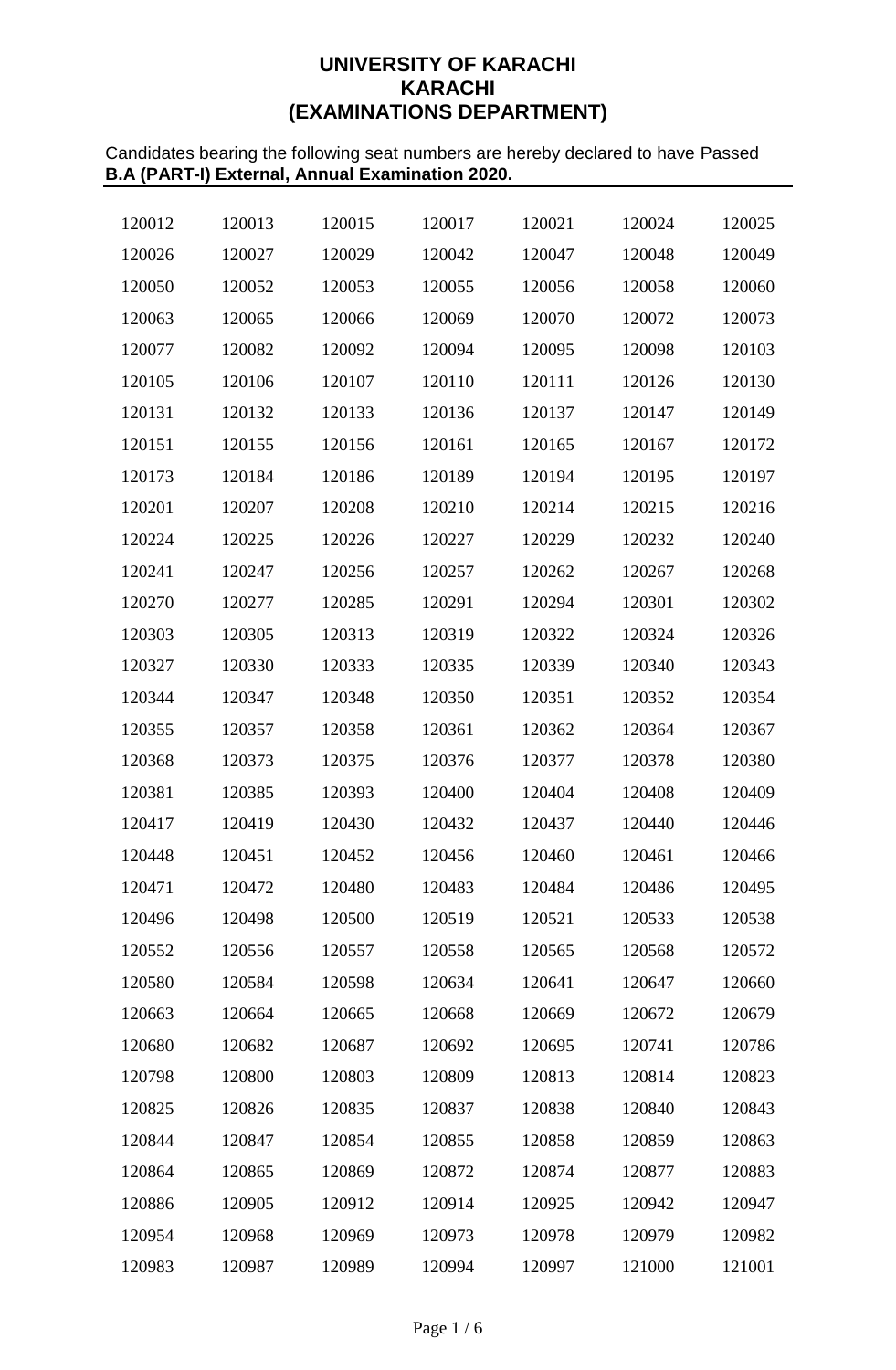| 121002 | 121004 | 121006 | 121010 | 121013 | 121019 | 121020 |
|--------|--------|--------|--------|--------|--------|--------|
| 121025 | 121039 | 121040 | 121042 | 121045 | 121046 | 121049 |
| 121052 | 121057 | 121058 | 121064 | 121065 | 121073 | 121074 |
| 121075 | 121077 | 121082 | 121085 | 121094 | 121097 | 121106 |
| 121108 | 121110 | 121111 | 121127 | 121132 | 121136 | 121139 |
| 121146 | 121149 | 121151 | 121152 | 121154 | 121155 | 121156 |
| 121158 | 121165 | 121166 | 121172 | 121174 | 121175 | 121176 |
| 121178 | 121183 | 121195 | 121201 | 121208 | 121213 | 121217 |
| 121253 | 121256 | 121257 | 121258 | 121261 | 121262 | 121264 |
| 121265 | 121268 | 121270 | 121276 | 121279 | 121289 | 121294 |
| 121306 | 121307 | 121308 | 121312 | 121327 | 121333 | 121337 |
| 121342 | 121343 | 121357 | 121358 | 121363 | 121364 | 121368 |
| 121371 | 121372 | 121374 | 121390 | 121397 | 121398 | 121400 |
| 121407 | 121414 | 121425 | 121431 | 121437 | 121439 | 121446 |
| 121529 | 121533 | 121534 | 121538 | 121540 | 121544 | 121555 |
| 121556 | 121566 | 121567 | 121570 | 121572 | 121575 | 121579 |
| 121581 | 121583 | 121588 | 121594 | 121600 | 121603 | 121607 |
| 121610 | 121614 | 121616 | 121621 | 121623 | 121629 | 121634 |
| 121644 | 121645 | 121646 | 121663 | 121681 | 121684 | 121700 |
| 121703 | 121706 | 121713 | 121732 | 123003 | 123004 | 123005 |
| 123009 | 123012 | 123014 | 123015 | 123023 | 123024 | 123026 |
| 123027 | 123030 | 123033 | 123034 | 123035 | 123036 | 123051 |
| 123053 | 123054 | 123056 | 123057 | 123058 | 123060 | 123064 |
| 123067 | 123069 | 123070 | 123071 | 123072 | 123075 | 123078 |
| 123079 | 123080 | 123081 | 123083 | 123085 | 123088 | 123089 |
| 123092 | 123093 | 123097 | 123099 | 123100 | 123101 | 123104 |
| 123109 | 123110 | 123111 | 123120 | 123121 | 123124 | 123125 |
| 123128 | 123129 | 123131 | 123135 | 123138 | 123141 | 123144 |
| 123147 | 123148 | 123155 | 123160 | 123161 | 123162 | 123164 |
| 123170 | 123171 | 123174 | 123176 | 123177 | 123178 | 123179 |
| 123185 | 123186 | 123188 | 123189 | 123191 | 123192 | 123193 |
| 123194 | 123198 | 123200 | 123203 | 123204 | 123211 | 123212 |
| 123213 | 123215 | 123217 | 123228 | 123231 | 123232 | 123237 |
| 123240 | 123241 | 123242 | 123245 | 123246 | 123247 | 123248 |
| 123253 | 123257 | 123259 | 123264 | 123267 | 123268 | 123270 |
| 123273 | 123277 | 123280 | 123284 | 123285 | 123289 | 123295 |
| 123298 | 123299 | 123300 | 123312 | 123313 | 123325 | 123329 |
| 123330 | 123335 | 123337 | 123342 | 123344 | 123346 | 123353 |
| 123355 | 123357 | 123364 | 123367 | 123370 | 123378 | 123380 |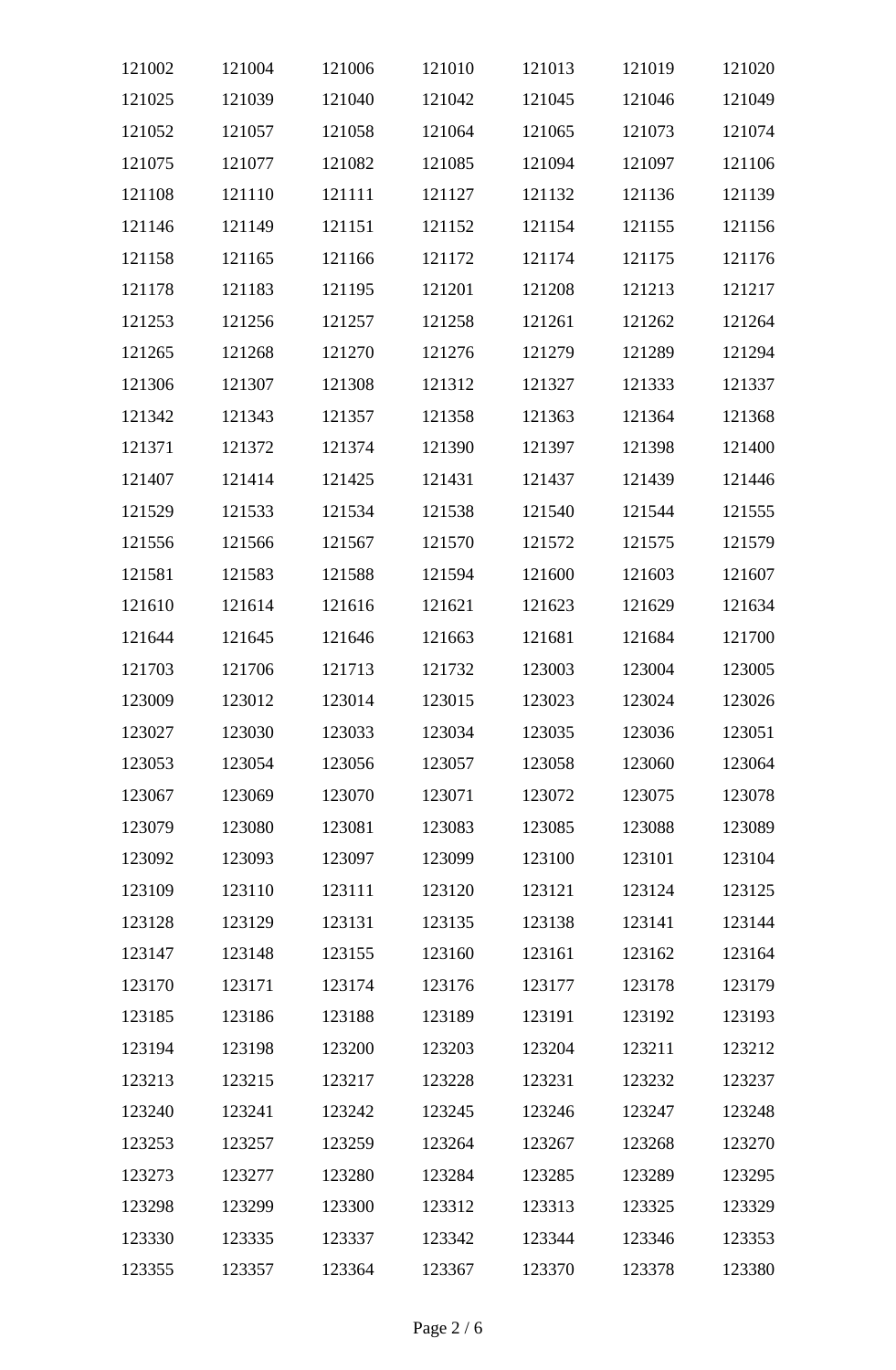| 123395 | 123397 | 123398 | 123400 | 123403 | 123406 | 123408 |
|--------|--------|--------|--------|--------|--------|--------|
| 123414 | 123417 | 123420 | 123421 | 123423 | 123424 | 123425 |
| 123428 | 123430 | 123434 | 123436 | 123437 | 123440 | 123441 |
| 123444 | 123445 | 123449 | 123450 | 123452 | 123454 | 123456 |
| 123458 | 123459 | 123461 | 123462 | 123463 | 123465 | 123470 |
| 123471 | 123473 | 123481 | 123482 | 123488 | 123490 | 123492 |
| 123498 | 123499 | 123503 | 123505 | 123508 | 123512 | 123517 |
| 123518 | 123519 | 123520 | 123530 | 123531 | 123535 | 123541 |
| 123544 | 123545 | 123546 | 123547 | 123551 | 123553 | 123555 |
| 123558 | 123561 | 123563 | 123569 | 123570 | 123576 | 123579 |
| 123582 | 123588 | 123595 | 123601 | 123609 | 123611 | 123617 |
| 123619 | 123621 | 123624 | 123636 | 123639 | 123643 | 123646 |
| 123649 | 123650 | 123656 | 123658 | 123659 | 123662 | 123663 |
| 123665 | 123672 | 123674 | 123679 | 123687 | 123692 | 123700 |
| 123709 | 123711 | 123720 | 123721 | 123727 | 123730 | 123731 |
| 123738 | 123742 | 123747 | 124003 | 124007 | 124008 | 124015 |
| 124016 | 124017 | 124020 | 124028 | 124031 | 124034 | 124036 |
| 124038 | 124046 | 124049 | 124051 | 124056 | 124057 | 124058 |
| 124059 | 124060 | 124061 | 124062 | 124063 | 124066 | 124071 |
| 124075 | 124076 | 124080 | 124081 | 124082 | 124088 | 124091 |
| 124094 | 124098 | 124099 | 124101 | 124105 | 124106 | 124111 |
| 124115 | 124116 | 124117 | 124120 | 124121 | 124123 | 124124 |
| 124128 | 124129 | 124133 | 124134 | 124135 | 124140 | 124141 |
| 124144 | 124145 | 124154 | 124156 | 124158 | 124160 | 124161 |
| 124162 | 124165 | 124170 | 124174 | 124175 | 124177 | 124178 |
| 124184 | 124188 | 124189 | 124195 | 124197 | 124198 | 124200 |
| 124202 | 124203 | 124208 | 124210 | 124211 | 124217 | 124218 |
| 124219 | 124220 | 124222 | 124224 | 124226 | 124227 | 124232 |
| 124233 | 124239 | 124248 | 124602 | 124603 | 124605 | 124606 |
| 124608 | 124609 | 124611 | 124612 | 124613 | 124619 | 124624 |
| 124625 | 124628 | 124630 | 124633 | 124634 | 124637 | 124638 |
| 124640 | 124642 | 124643 | 124658 | 124659 | 124662 | 124663 |
| 124666 | 124670 | 124671 | 124673 | 124675 | 124676 | 124679 |
| 124682 | 124683 | 124687 | 124689 | 124691 | 124692 | 124697 |
| 124698 | 124700 | 124702 | 124703 | 124704 | 124706 | 124707 |
| 124709 | 124710 | 124711 | 124712 | 124714 | 124717 | 124718 |
| 124719 | 124724 | 124725 | 124726 | 124731 | 124733 | 124735 |
| 124741 | 124742 | 124743 | 124744 | 124745 | 124748 | 124751 |
| 124754 | 124758 | 124759 | 124763 | 124766 | 124767 | 124769 |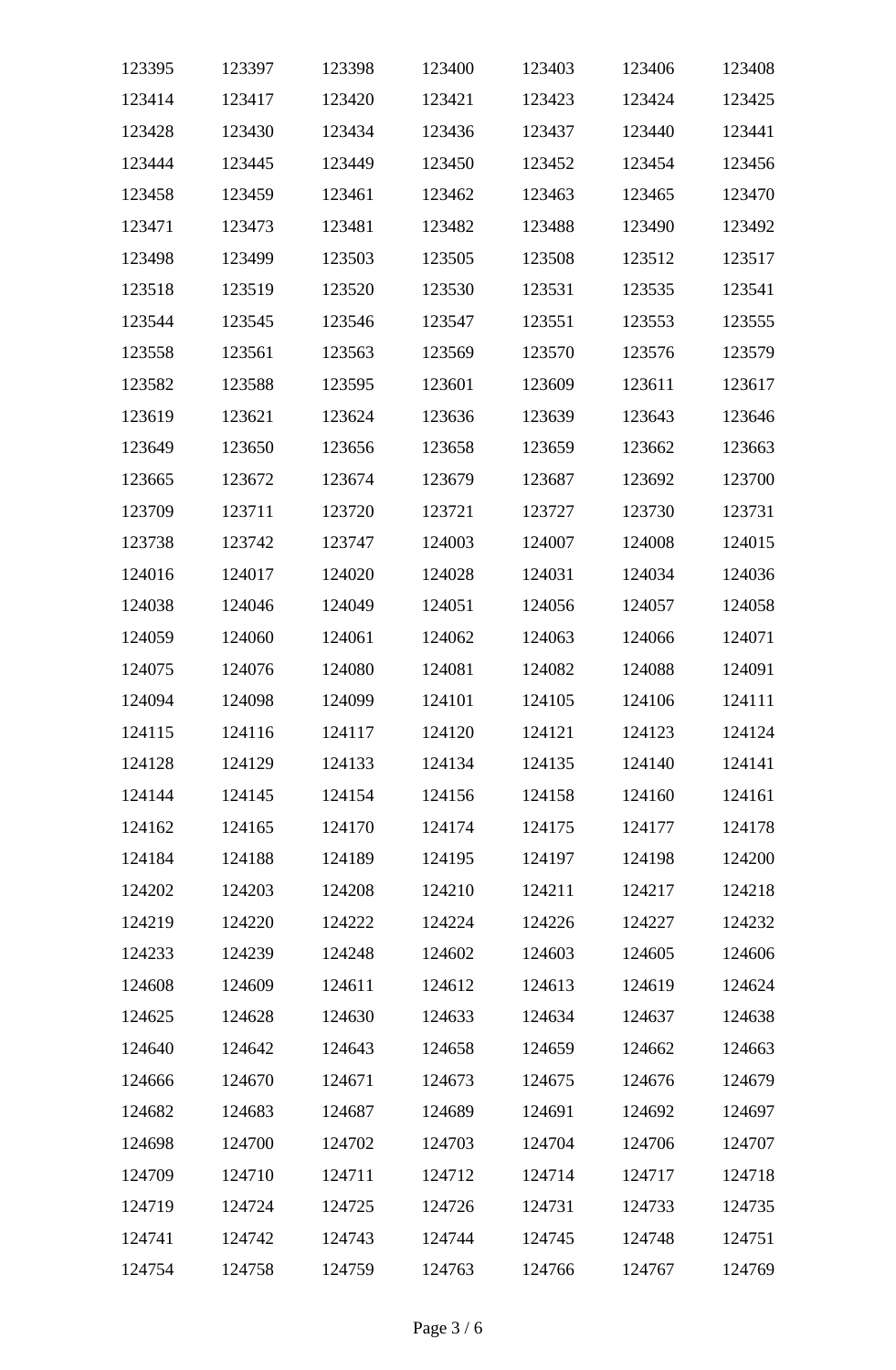| 124774 | 124775 | 124776 | 124778 | 124779 | 124791 | 124792 |
|--------|--------|--------|--------|--------|--------|--------|
| 124794 | 124797 | 124798 | 124804 | 124806 | 124807 | 124808 |
| 124811 | 124815 | 124817 | 124818 | 124820 | 124821 | 124822 |
| 124826 | 124829 | 124830 | 124836 | 124839 | 124840 | 124844 |
| 124847 | 124849 | 124850 | 124852 | 124854 | 124855 | 124856 |
| 124857 | 124865 | 124866 | 124867 | 124868 | 124871 | 124873 |
| 124875 | 124877 | 124879 | 124880 | 124881 | 124884 | 124889 |
| 124893 | 124899 | 124900 | 124903 | 124906 | 124910 | 124912 |
| 124914 | 124916 | 124917 | 124920 | 124924 | 124928 | 124932 |
| 124935 | 124936 | 124937 | 124938 | 124939 | 124940 | 124944 |
| 124948 | 124949 | 124952 | 124953 | 124954 | 124958 | 124959 |
| 124962 | 124963 | 124964 | 124965 | 124967 | 124969 | 124971 |
| 124974 | 124975 | 124978 | 124979 | 124980 | 124981 | 124982 |
| 124984 | 124986 | 124987 | 124994 | 124995 | 125307 | 125311 |
| 125312 | 125313 | 125316 | 125318 | 125319 | 125323 | 125324 |
| 125327 | 125331 | 125333 | 125334 | 125335 | 125336 | 125339 |
| 125342 | 125343 | 125344 | 125345 | 125346 | 125350 | 125351 |
| 125358 | 125359 | 125365 | 125368 | 125371 | 125372 | 125376 |
| 125377 | 125382 | 125383 | 125385 | 125387 | 125404 | 125405 |
| 125406 | 125412 | 125414 | 125416 | 125423 | 125424 | 125427 |
| 125430 | 125436 | 125440 | 125441 | 125444 | 125445 | 125447 |
| 125449 | 125451 | 125453 | 125458 | 125460 | 125465 | 125468 |
| 125472 | 125473 | 125477 | 125484 | 125487 | 125490 | 125497 |
| 125503 | 125504 | 125510 | 125518 | 125520 | 125527 | 125540 |
| 125541 | 125543 | 125544 | 125550 | 125554 | 125564 | 125566 |
| 125569 | 125572 | 125574 | 125575 | 125582 | 125586 | 125591 |
| 125592 | 125593 | 125594 | 125595 | 125599 | 125604 | 125606 |
| 125616 | 125620 | 125632 | 125633 | 125642 | 125644 | 125655 |
| 125661 | 125662 | 125663 | 125907 | 125916 | 125917 | 125920 |
| 125926 | 125932 | 125936 | 125937 | 125945 | 125946 | 125951 |
| 125954 | 125963 | 125966 | 125970 | 125971 | 125986 | 125988 |
| 125996 | 126052 | 126069 | 126073 | 126080 | 126081 | 126090 |
| 126095 | 126097 | 126414 | 126422 | 126423 | 126424 | 126426 |
| 126428 | 126439 | 126444 | 126445 | 126450 | 126457 | 126459 |
| 126460 | 126461 | 126462 | 126469 | 126475 | 126488 | 126492 |
| 126497 | 126499 | 126501 | 126503 | 126507 | 126509 | 126510 |
| 126512 | 126513 | 126514 | 126517 | 126518 | 126520 | 126533 |
| 126537 | 126564 | 126565 | 126567 | 126569 | 126570 | 126573 |
| 126588 | 126595 | 126602 | 126603 | 126617 | 126619 | 126620 |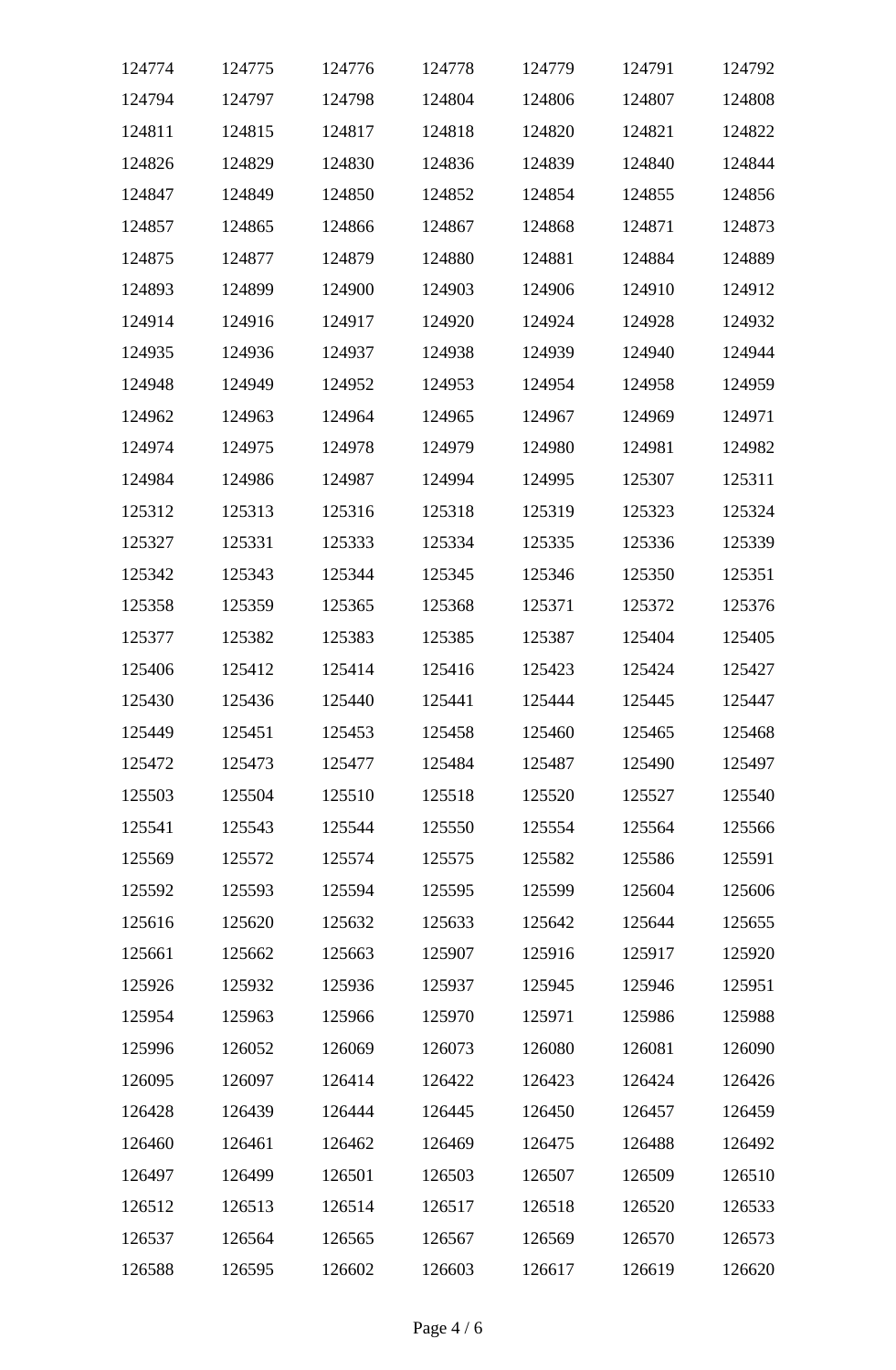| 126625                     | 126631          | 126633 | 126636                                           | 126645        | 126647 |                        |
|----------------------------|-----------------|--------|--------------------------------------------------|---------------|--------|------------------------|
|                            |                 |        |                                                  |               |        |                        |
| <b>REGISTERED</b>          | <b>APPEARED</b> |        | <b>STATISTICS OF THE RESULT</b><br><b>PASSED</b> | <b>FAILED</b> |        | <b>PASS PERCENTAGE</b> |
| 3949                       | 3523            |        | 1149                                             | 2374          |        | 32.61 %                |
| <b>WITH HELD SEAT NOS:</b> |                 |        |                                                  |               |        |                        |
| <b>FOR REGISTRATION:</b>   |                 |        |                                                  |               |        |                        |
| 120418                     | 120423          | 120462 | 120463                                           | 120464        | 120478 | 120517                 |
| 120547                     | 120548          | 120549 | 120560                                           | 120600        | 120602 | 120603                 |
| 120604                     | 120605          | 120606 | 120607                                           | 120608        | 120609 | 120610                 |
| 120611                     | 120612          | 120613 | 120614                                           | 120615        | 120617 | 120618                 |
| 120619                     | 120620          | 120621 | 120622                                           | 120623        | 120624 | 120625                 |
| 120626                     | 120628          | 120688 | 120703                                           | 120705        | 120706 | 120707                 |
| 120708                     | 120714          | 120715 | 120716                                           | 120717        | 120720 | 120723                 |
| 120724                     | 120729          | 120744 | 120751                                           | 121140        | 121223 | 121224                 |
| 121225                     | 121226          | 121227 | 121228                                           | 121229        | 121230 | 121231                 |
| 121232                     | 121233          | 121234 | 121235                                           | 121236        | 121237 | 121238                 |
| 121239                     | 121240          | 121241 | 121242                                           | 121243        | 121244 | 121245                 |
| 121248                     | 121249          | 121250 | 121251                                           | 121252        | 121450 | 121451                 |
| 121453                     | 121454          | 121455 | 121456                                           | 121457        | 121458 | 121459                 |
| 121460                     | 121461          | 121462 | 121464                                           | 121465        | 121466 | 121467                 |
| 121468                     | 121469          | 121470 | 121471                                           | 121472        | 121473 | 121474                 |
| 121476                     | 121477          | 121478 | 121479                                           | 121480        | 121481 | 121482                 |
| 121483                     | 121484          | 121485 | 121486                                           | 121487        | 121488 | 121489                 |
| 121490                     | 121491          | 121492 | 121493                                           | 121494        | 121495 | 121496                 |
| 121497                     | 121498          | 121499 | 121500                                           | 121501        | 121502 | 121503                 |
| 121504                     | 121505          | 121506 | 121507                                           | 121508        | 121509 | 121510                 |
| 121512                     | 121513          | 121514 | 121515                                           | 121516        | 121517 | 121519                 |
| 121520                     | 121521          | 121522 | 121523                                           | 121524        | 121525 | 121526                 |
| 121528                     | 121532          | 121539 | 121593                                           | 121611        | 121612 | 121615                 |
| 121619                     | 121620          | 121622 | 121625                                           | 121626        | 121627 | 121628                 |
| 121637                     | 121638          | 121639 | 121649                                           | 121652        | 121659 | 121660                 |
| 121667                     | 121668          | 121669 | 121671                                           | 121674        | 121676 | 121678                 |
| 121680                     | 121685          | 121686 | 121688                                           | 121691        | 121692 | 121693                 |
| 121696                     | 123010          | 123039 | 123165                                           | 123166        | 123167 | 123168                 |
| 123190                     | 123221          | 123222 | 123230                                           | 123260        | 123276 | 123291                 |
| 123292                     | 123293          | 123302 | 123303                                           | 123304        | 123305 | 123320                 |
| 123332                     | 123338          | 123339 | 123340                                           | 123341        | 123446 | 123500                 |
| 123513                     | 123523          | 123524 | 123527                                           | 123529        | 123543 | 123548                 |